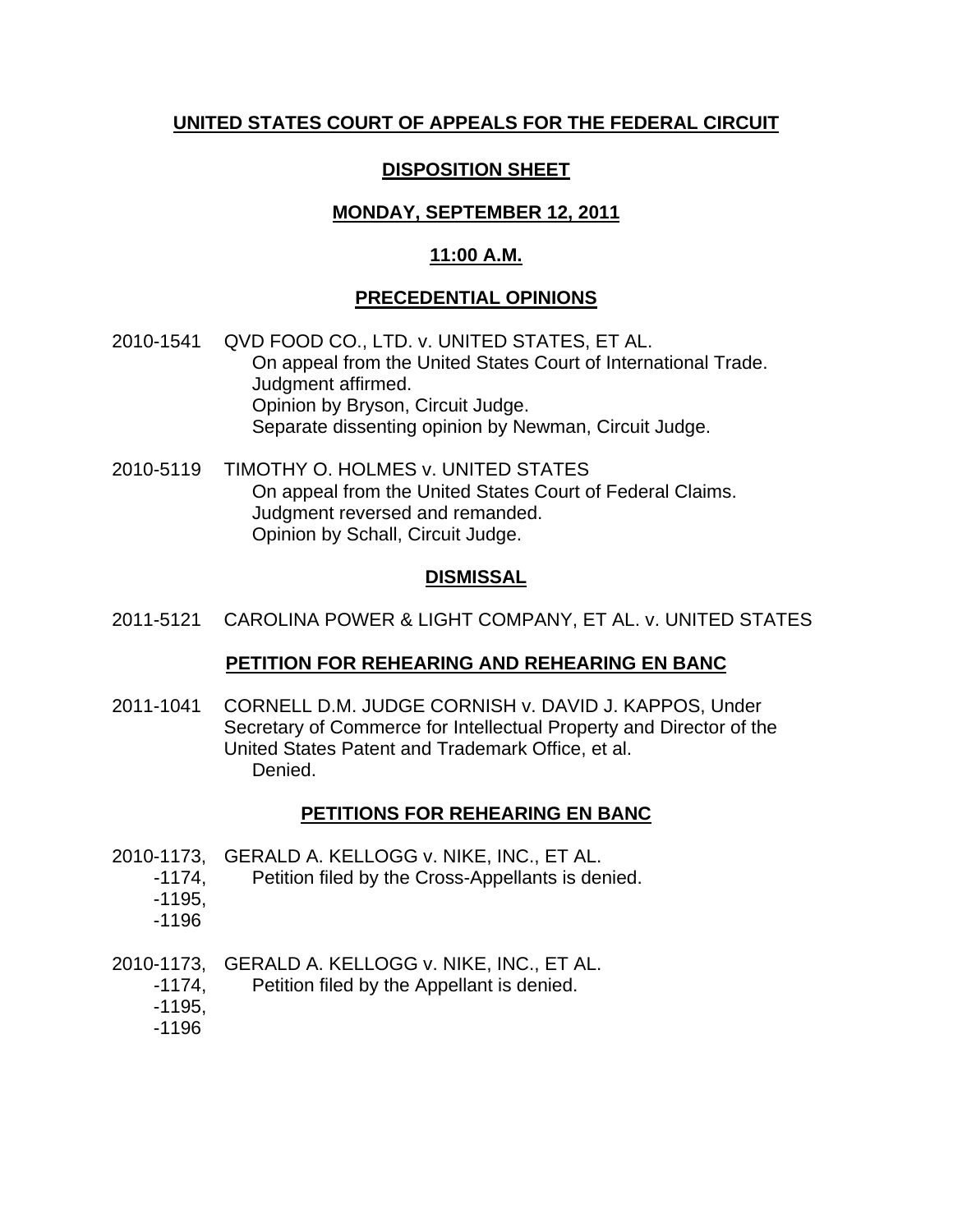### **TUESDAY, SEPTEMBER 13, 2011**

#### **11:00 A.M.**

#### **NONPRECEDENTIAL OPINIONS**

- 2011-7031 ROBIN D. WOO v. ERIC K. SHINSEKI, SECRETARY OF VETERANS AFFAIRS USCAVC Per Curiam Affirmed, Rule 36
- 2011-7115 FRANCESCA ECHEVARRIA-NORTH v. ERIC K. SHINSEKI, SECRETARY OF VETERANS AFFAIRS USCAVC Per Curiam Per Affirmed

#### **OTHER ACTION**

2011-3152 ANGEL V. ANTES v. OFFICE OF PERSONNEL MANAGEMENT Mandate recalled and appeal reinstated.

#### **DISMISSAL**

2011-1274 WESTENDORF MANUFACTURING CO., INC. v. DAVID J. KAPPOS, DIRECTOR, UNITED STATES PATENT AND TRADEMARK OFFICE, ET AL.

### **PETITIONS FOR REHEARING**

- 2010-1406 THE ASSOCIATION FOR MOLECULAR PATHOLOGY, ET AL. v. UNITED STATES PATENT AND TRADEMARK OFFICE, ET AL. Petition filed by appellees, denied.
- 2010-1515 AEROTEL, LTD. v. TELCO GROUP, INC., ET AL. Denied.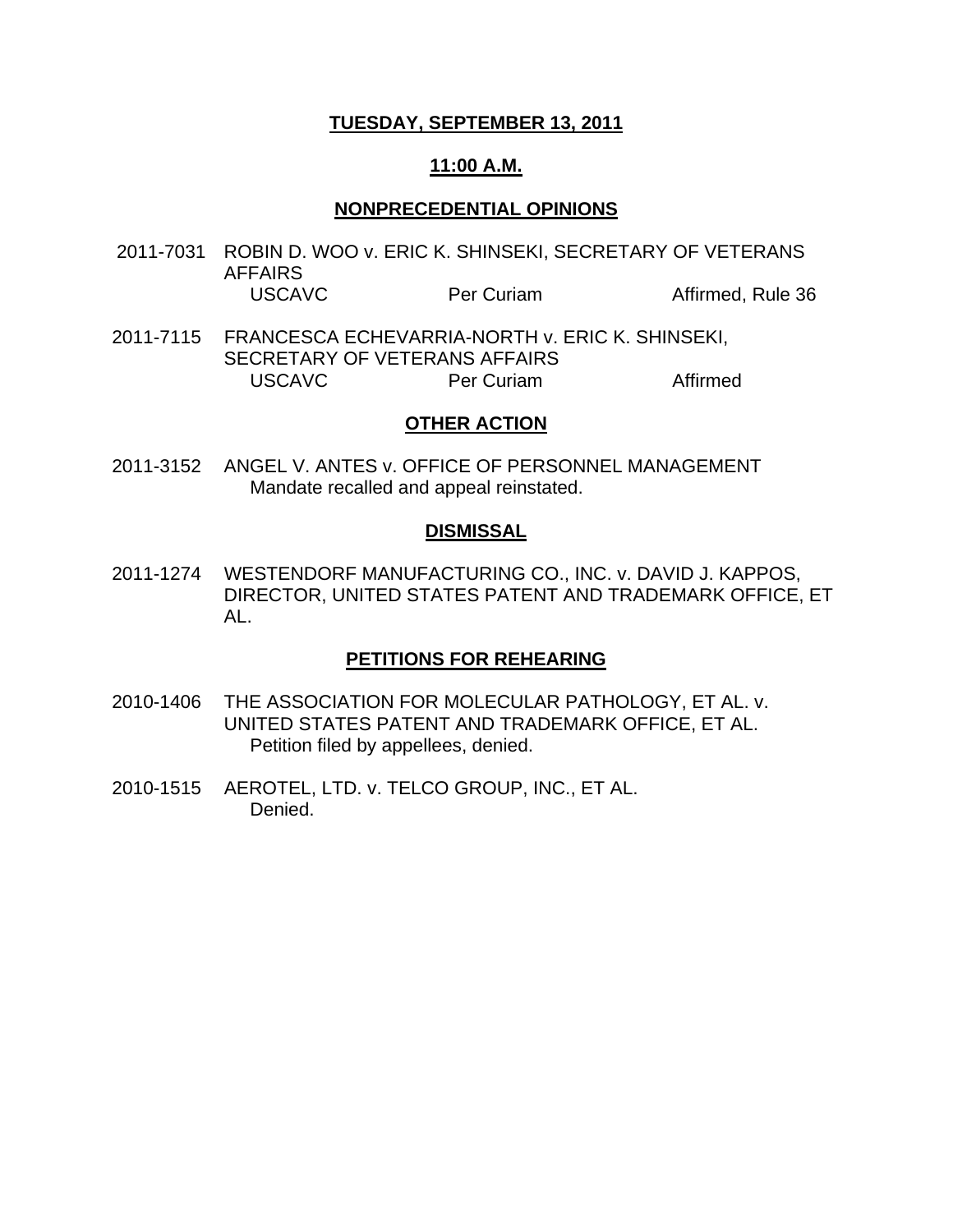# **WEDNESDAY, SEPTEMBER 14, 2011**

## **11:00 A.M.**

(No Opinions)

# **DISMISSAL**

2011-1394 BENTLEY A. HOLLANDER v. TIMEX GROUP USA, INC., ETC.

### **PETITION FOR REHEARING AND REHEARING EN BANC**

2010-1308 IN RE HUAI-HUNG KAO, ET AL. Denied.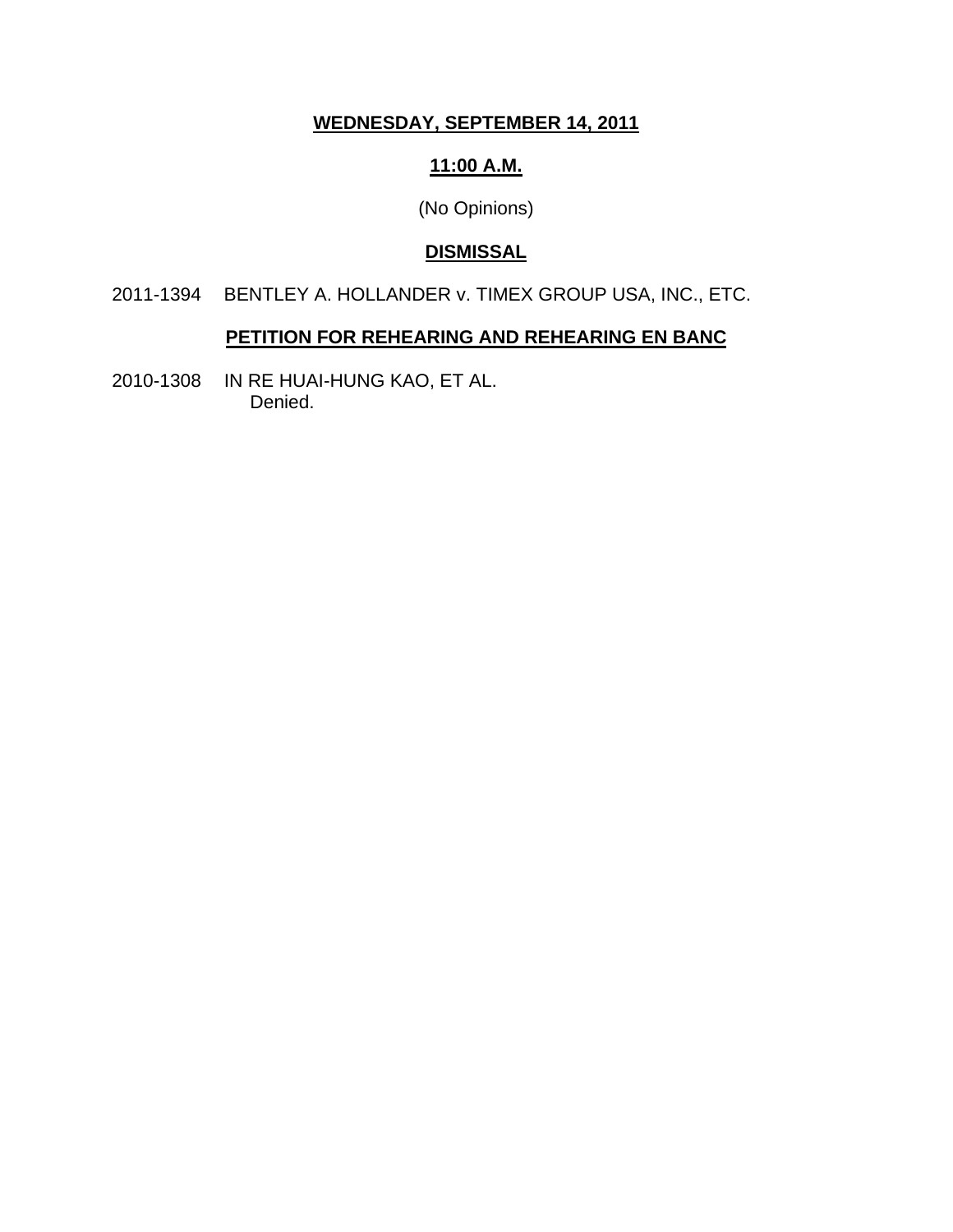### **THURSDAY, SEPTEMBER 15, 2011**

## **11:00 A.M.**

## **PRECEDENTIAL OPINION**

2010-1544 ULTRAMERCIAL, LLC, ET AL. v. HULU, LLC, ET AL. On appeal from the United States District Court for the Central District of California. Judgment reversed and remanded. Opinion by Rader, Chief Judge.

## **NONPRECEDENTIAL OPINION**

2011-7057 RICHARD B. HIME v. ERIC K. SHINSEKI, SECRETARY OF VETERANS AFFAIRS USCAVC Lourie, J. Dismissed

Dissenting opinion filed by O'Malley, Circuit Judge.

# **OTHER ACTION**

2011-7156 JAMES E. RICHARDSON v. ERIC K. SHINSEKI, SECRETARY OF VETERANS AFFAIRS Mandate recalled and appeal reinstated.

# **PETITION FOR REHEARING AND REHEARING EN BANC**

- 2010-1230, BOSTON SCIENTIFIC CORPORATION, ET AL. v. JOHNSON &
	- -1231, JOHNSON (also known as Johnson & Johnson, Inc.), ET AL.
	- -1233, Denied.
	- -1234